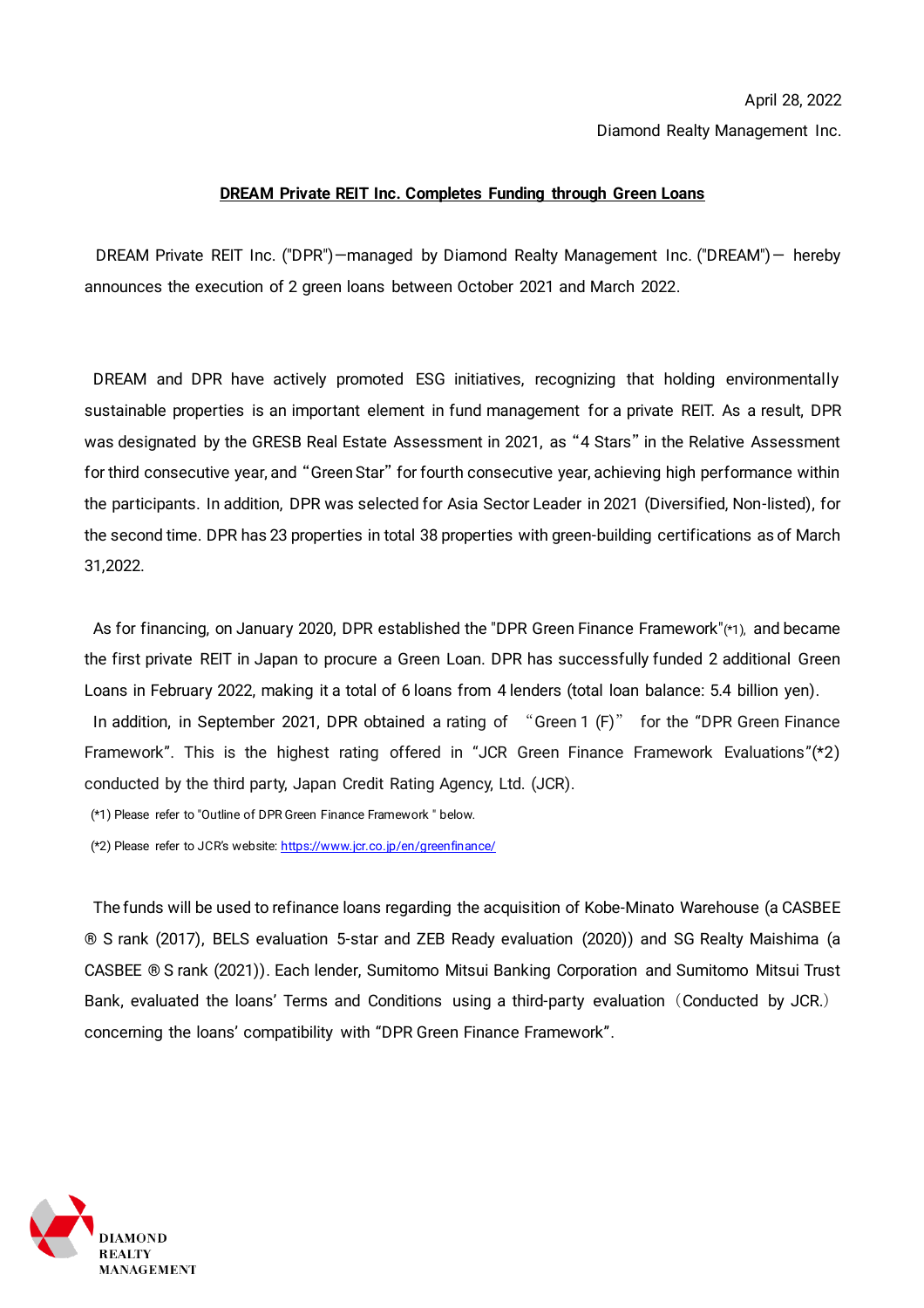[Overview of the Property]

| <b>Property name</b>               | Kobe-Minato Warehouse         | SG Realty Maishima (*2)       |
|------------------------------------|-------------------------------|-------------------------------|
| <b>Address</b>                     | 2-1, Nadahama-cho, Nada-ku,   | 2-5-33, Hokko Shiratsu,       |
|                                    | Kobe-shi, Hyogo               | Konohana-ku, Osaka-shi, Osaka |
| <b>Type of Property</b>            | Logistics                     | Logistics                     |
| <b>Site area</b> (registered area) | 32,807.64 $m2$                | 30,424.43 m <sup>2</sup>      |
| Floor area (registered area)       | 70,109.21 $m^2$               | 95,539.04 m <sup>2</sup>      |
| <b>Number of floors</b>            | 4 floors above ground         | 6 floors above ground         |
| <b>Type of Environmental</b>       | S rank CASBEE ®(2017)         | S rank CASBEE ®(2021)         |
| Certification (*3)                 | 5-star BELS, ZEB Ready (2020) |                               |

(\*2) DPR has the quasi-co-ownership of the trust beneficiary interest, but the certification was granted towards the entire property.

(\*3) Please refer to the following for the environmental certification.

- ・CASBEE ® <https://www.ibec.or.jp/CASBEE/english/>
- ・BELS [www.hyoukakyoukai.or.jp/bels/bels.html](http://www.hyoukakyoukai.or.jp/bels/bels.html) (Japanese only)
- · ZEB <http://www.env.go.jp/earth/zeb/detail/01.html> (Japanese only)

## [Outline of DPR Green Finance Framework]

| Target criteria             | Properties that have acquired or plan to acquire any of the                          |
|-----------------------------|--------------------------------------------------------------------------------------|
|                             | following certifications by a third-party organization.                              |
|                             | 1) Three to Five stars for DBJ Green Building certification                          |
|                             | 2B+ to S ratings for CASBEE certification                                            |
|                             | 3 Three to Five stars for BELS certification                                         |
| Financing type              | Borrowing (Loans) (*)                                                                |
|                             | (NOTE) Borrowings are limited to the loan as private REITs cannot issue corporation  |
|                             | bonds.                                                                               |
| Uses of procurement funds   | . Funds for acquisition and refinancing of properties that meet                      |
|                             | the criteria above                                                                   |
|                             |                                                                                      |
| Unallocated fund management | When the subject property is sold, etc., the loan will not be                        |
|                             | returned immediately, but instead is shifted to cover all the                        |
|                             | properties owned by DPR that meet the target criteria.                               |
|                             | [Specific methods]                                                                   |
|                             | A: Total value of real estate appraisal applicable to the subject                    |
|                             | properties at the end of the period $\times$ LTV $(*)$                               |
|                             | (NOTE) LTV is based on the market value LTV of the entire DPR at the end of the same |